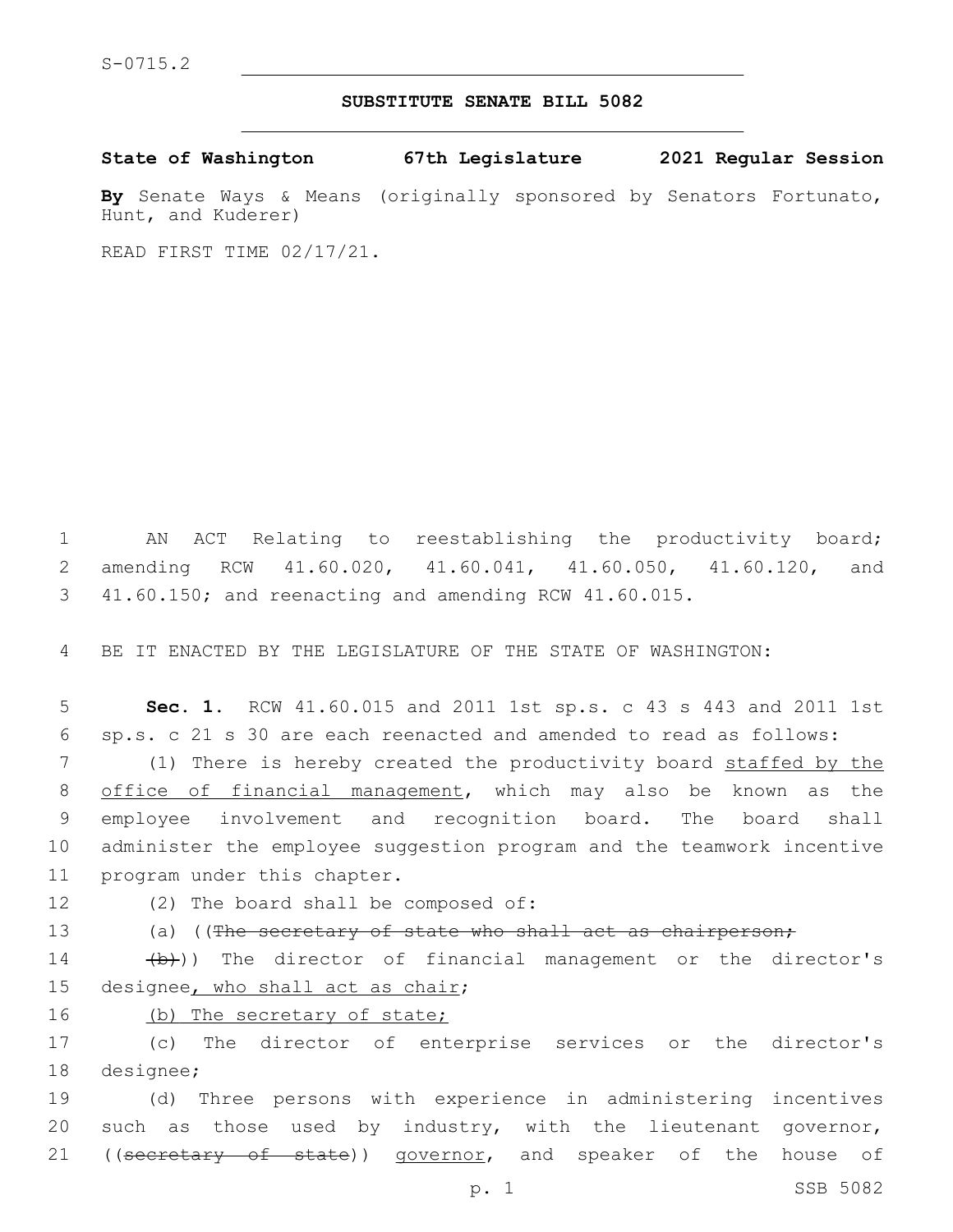representatives each appointing one person by July 31, 2021. The 2 ((secretary of state's)) governor's appointee shall be a representative of an employee organization certified as an exclusive representative of at least one bargaining unit of classified 5 employees; and

 (e) Two persons representing state agencies and institutions with employees subject to chapter 41.06 RCW, and one person representing those subject to chapter 28B.16 RCW, both appointed by the 9 ((secretary of state)) governor by July 31, 2021.

 Members under subsection (2)(d) and (e) of this section shall be 11 appointed to serve three-year terms.

 Members of the board appointed pursuant to subsection (2)(d) of this section may be compensated in accordance with RCW 43.03.240. Any board member who is not a state employee may be reimbursed for travel 15 expenses under RCW 43.03.050 and 43.03.060.

 **Sec. 2.** RCW 41.60.020 and 1999 c 50 s 3 are each amended to read as follows:17

 (1) The board shall formulate, establish, and maintain a statewide employee suggestion program and adopt rules to allow for agency unique suggestion programs. Employee suggestion programs are developed to encourage and reward meritorious suggestions by state employees that will promote efficiency and economy in the performance 23 of any function of state government: PROVIDED, That the program shall include provisions for the processing of suggestions having multiagency impact and post-implementation auditing of suggestions 26 for fiscal accountability.

 (2) The board shall adopt rules necessary or appropriate for the proper administration and for the accomplishment of the purposes of this chapter. These rules shall include the adoption of a payment award schedule that establishes the criteria for determining the amounts of any financial or other awards under this chapter.

 (3) The board shall prepare a topical list of all the productivity awards granted and disseminate this information to the legislature and all state government agencies that may be able to 35 adapt them to their procedures.

 **Sec. 3.** RCW 41.60.041 and 1999 c 50 s 5 are each amended to read as follows:37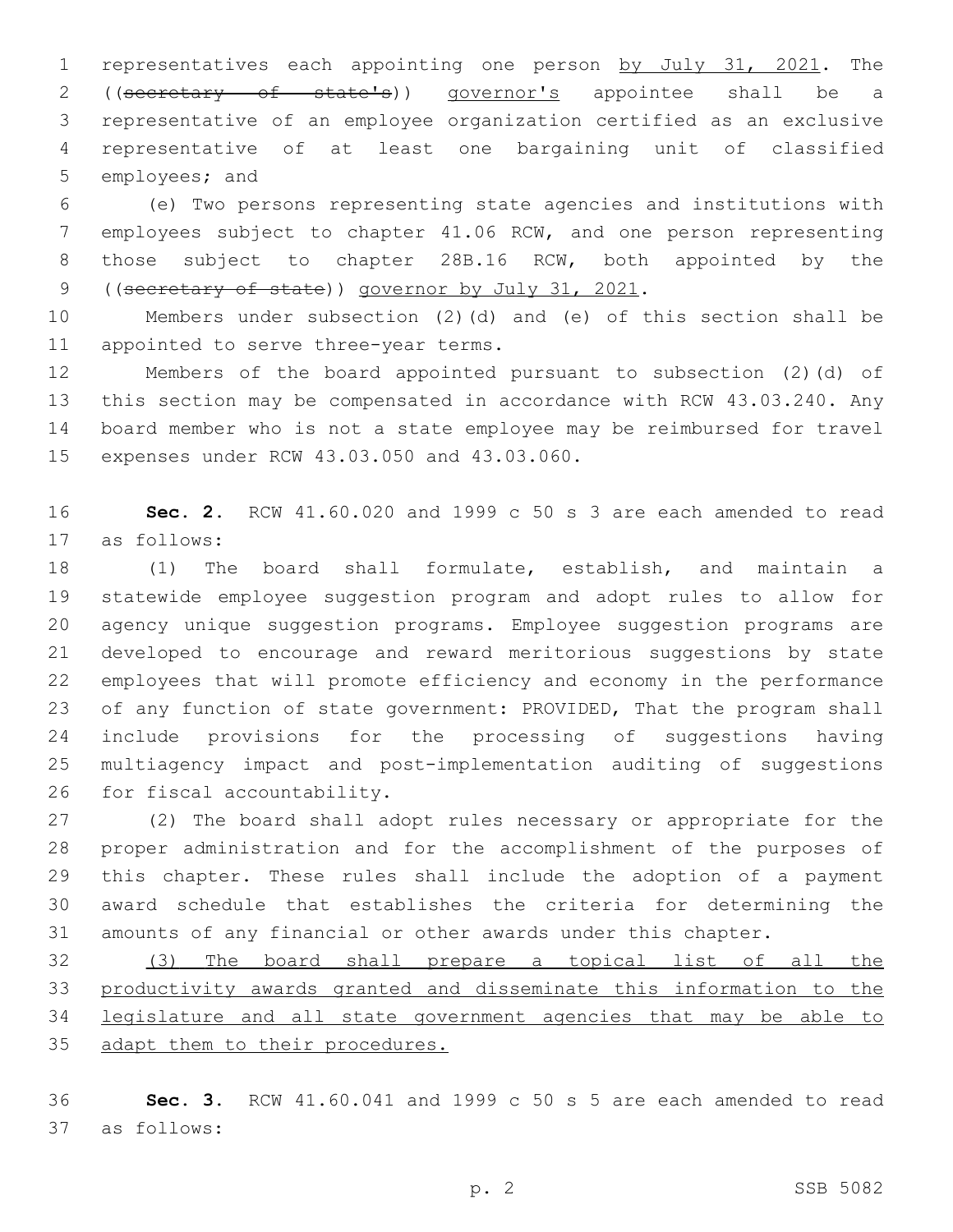(1) Cash awards for suggestions generating net savings, revenue, 2 or both to the state shall be determined by the board, or the board's designee, based on the payment award scale. No award may be granted in excess of ten thousand dollars or 10 percent of the actual net savings and/or revenue generated, whichever amount is less. Savings, revenue, or both, shall be calculated for the first year of implementation.7

 (2) The board shall establish guidelines for making cash awards for suggestions for which benefits to the state are intangible or for 10 which benefits cannot be calculated.

 (3) Funds for the awards shall be drawn from the appropriation of the agency benefiting from the employee's suggestion. If the suggestion reduces costs to a nonappropriated fund or reduces costs paid without appropriation from a nonappropriated portion of an appropriated fund, an award may be paid from the benefiting fund or 16 account without appropriation.

 (4) Awards may be paid to state employees for suggestions which generate new or additional money for the general fund or any other funds of the state. The director of financial management shall distribute moneys appropriated for this purpose with the concurrence of the productivity board. Transfers shall be made from other funds of the state to the general fund, in amounts equal to award payments made by the general fund, for suggestions generating new or 24 additional money for those other funds.

 **Sec. 4.** RCW 41.60.050 and 2019 c 415 s 960 are each amended to 26 read as follows:

 The legislature shall appropriate from the personnel service fund for the payment of administrative costs of the productivity board. ((However, during the 2015-2017, 2017-2019, and 2019-2021 fiscal biennia, the operations of the productivity board shall be 31 suspended.))

 **Sec. 5.** RCW 41.60.120 and 1999 c 50 s 9 are each amended to read as follows:33

34 The agency head may recommend an award amount to the board. Cash awards for suggestion teams shall be up to 25 percent of the actual net savings and/or revenue generated to be shared by the team in a manner approved by the agency head, not to exceed \$10,000 per team member. The board shall make the final determination as to whether an

p. 3 SSB 5082